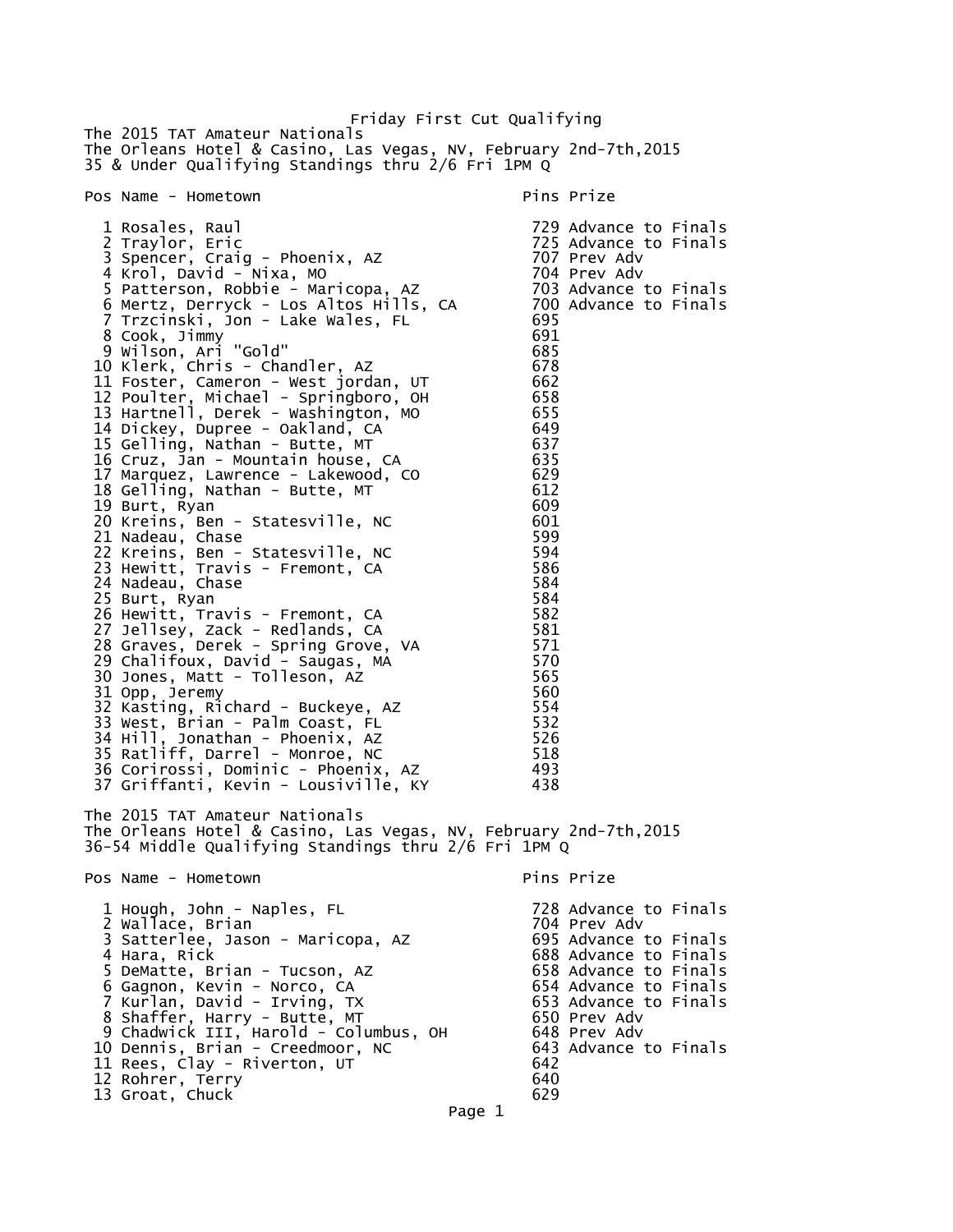| Friday First Cut Qualifying                                                                                                              |                   |                                                                         |
|------------------------------------------------------------------------------------------------------------------------------------------|-------------------|-------------------------------------------------------------------------|
| 14 Knuth, Tony - Oceanside, CA<br>15 Matten, Gary - Westminister, CO<br>16 Groat, Chuck                                                  | 622<br>622<br>619 |                                                                         |
| 17 Henderson, Ricky - Baltimore, MD<br>18 Werner, Chris - Rochester, NY<br>19 Sanicolas, Randy - Chula Vista, CA                         | 617<br>617<br>615 |                                                                         |
| 20 Neuer, Greg<br>21 Haney, Bubba - College Station, TX                                                                                  | 615<br>610        |                                                                         |
| 22 Franklin, Tony - Frisco, TX<br>23 Johnson, Danielle - Baltimore, MD<br>24 Nedry, William - Chandler, AZ                               | 608<br>603<br>598 |                                                                         |
| 25 Guinn, Curt - Hodges, SC<br>26 Espriu, Felipe - Marana, AZ                                                                            | 597<br>595        |                                                                         |
| 27 Climer, Matt - Columbus, OH<br>28 Hale, Marvin - Henderson, NV<br>29 Neuer, Greg                                                      | 590<br>588<br>588 |                                                                         |
| 30 Inocencio, Danny<br>31 Krafft, James - Anchorage, AK<br>32 Reeder, Damon                                                              | 587<br>587<br>581 |                                                                         |
| 33 Yazel, William<br>34 Gregory, Randall - Lakeland, Fl<br>35 Rohrer, Terry                                                              | 580<br>579        |                                                                         |
| 36 Rees, Clay - Riverton, UT<br>37 Palojarvi, David - Streamwood, IL                                                                     | 574<br>572<br>569 |                                                                         |
| 38 Haney, Bubba - College Station, TX<br>39 Kurlan, David - Irving, TX                                                                   | 564<br>560<br>559 |                                                                         |
| 40 Marner, Trent - Kokomo, IN<br>41 Wilt, Jason - San Diego, CA<br>42 Keough, Mike - Stockton, CA                                        | 554<br>554        |                                                                         |
| 43 Marner, Trent - Kokomo, IN<br>44 Reid, Kevin - Mississauga, ON<br>45 Berger, Noah - Berkeley, CA                                      | 548<br>547<br>545 |                                                                         |
| 46 Bernard, Jay - Tucson, AZ<br>47 Espriu, Felipe - Marana, AZ<br>48 Philbeck, Donnie - Richmond, KY                                     | 544<br>543<br>541 |                                                                         |
| 49 Graham, William - Surprise, AZ<br>50 Blomquist, Wayne - Billings, MT                                                                  | 529<br>529        |                                                                         |
| 51 Sidoti, Frank - Anthem, AZ<br>52 Loredo, Gerardo<br>53 Stamper, Johnny - Severn, MD                                                   | 528<br>515<br>514 |                                                                         |
| 54 Nakano, Cory - Mission Hills, CA<br>55 Graham, William - Surprise, AZ<br>56 O'Neil, Tim - Las Vegas, NV                               | 510<br>489<br>475 |                                                                         |
| 57 Musolino, James - Phoenix, AZ<br>58 Escalante, Ernest - Chula Vista, CA                                                               | 462<br>430        |                                                                         |
| 59 Cowell, Mike - Kokomo, IN<br>The 2015 TAT Amateur Nationals                                                                           | 357               |                                                                         |
| The Orleans Hotel & Casino, Las Vegas, NV, February 2nd-7th,2015<br>55 & Over Senior Qualifying Standings thru 2/6 Fri 1PM Q             |                   |                                                                         |
| Pos Name - Hometown                                                                                                                      |                   | Pins Prize                                                              |
| 1 Davies, Russ<br>2 Amkie, Isaac - Mexico<br>3 Pascua, Tony - Sacramento, CA                                                             |                   | 657 Advance to Finals<br>654 Prev Advance<br>653 Advance to Finals      |
| 4 Pollard, Dale - Tucson, AZ<br>5 Vieira, Marcio - Rio De Janeiro. BZ<br>6 Calyore, Steve                                                | 631               | 648 Advance to Finals<br>644 Advance to Finals<br>634 Advance to Finals |
| 7 Smith, Jerry - Englewood, CO<br>8 Karch, Michael - Edgewood, WA<br>9 Vernon, Mitch - Seattle, WA<br>10 Wobbema, Gregory - Lakewood, CO | 624<br>619<br>600 |                                                                         |
|                                                                                                                                          |                   |                                                                         |

Page 2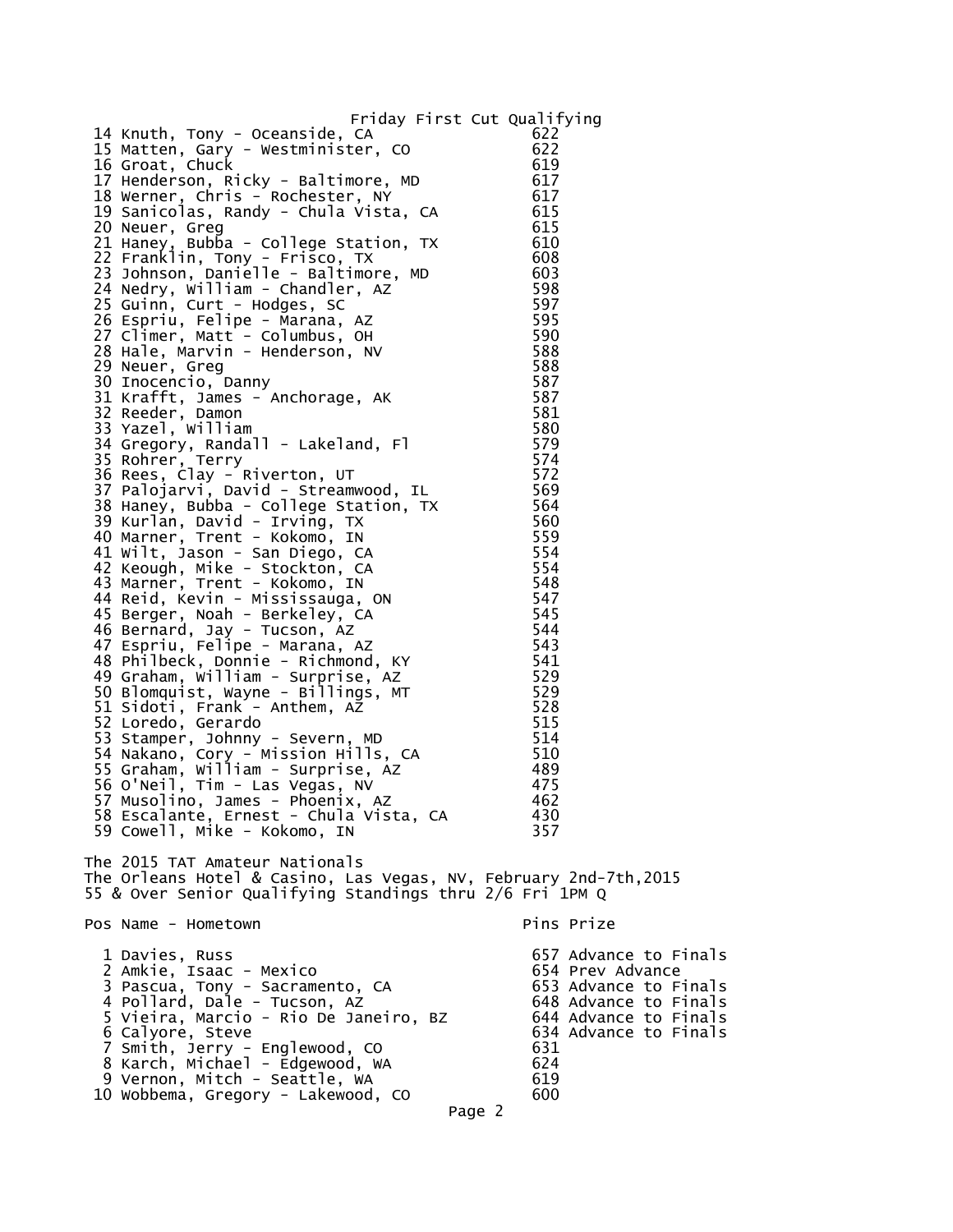Friday First Cut Qualifying 11 Sand, Nelson - Washington 599 12 Perry, Rick - Kalispell, MT 595 13 Palomares, Norm 594 14 Jeschke, Richard - Las Vegas, NV 593 15 Hebner, Dean - Vancouver, WA 591 16 Nejatbakhsh, Mostafa - Pickering, Ontario 589 17 Eskenazi, David 587 18 McHugh, Mike - Southlake, TX 587 19 Saccone, Terry - Cold Spring, KY 581 20 Wilk, Dave - Upland, CA 580 (1980)<br>21 Matus. John 1980 (1981) 578 21 Matus, John 578 22 Vieira, Marcio - Rio De Janeiro, BZ 573 23 Rick, Michael - Redlands, CA 568 24 Williams, Julius - Spokane Valley, WA 565 25 Magill, Jay - Ontario,Canada 565 26 Freeman, Steve - Hermantown, MN 565 27 Keller, John - Santa Fe, NM 565 28 Hewitt, David - Fremont, CA 563 29 Heard, Jim - Tipton, IN 562 30 Fernandez, Den - Kearns, UT 557 31 Maresca, Tony - Mesa, AZ 551 32 Willett, Chip - San Diego, CA 549 33 Colley, Joe - El Cajon, CA 548 34 Eskenazi, David 545 35 Walker, Ed - Lake Havasu City 544 36 King, Willie - Soquel, CA 544 37 Palomares, Norm 38 August, Dennis - Mililani, HI 536 39 Hoffman, Larry - Fountain Hills, AZ 522 40 Serwetnyk, Russel - Mississauga, Ont 510 41 Cordova, Dale - Pueblo, CO 484 42 Gery, Al - Bloomingdale, IL 482 43 Sand, Nelson - Washington 423 The 2015 TAT Amateur Nationals The Orleans Hotel & Casino, Las Vegas, NV, February 2nd-7th,2015 Returning Non-FInalist Qualifying Standings thru 2/6 Fri 1PM Q Pos Name - Hometown entitled a series of the Pins Prize 1 Mazulla, Mark (M) - Brentwood, CA 690 Advance to Finals 2 Killough, Dennis (M) - Indian Trail, NC 661 Prev Adv 3 Loosbrock, Howard (S) - Henderson, NV 658 Advance to Finals 4 Burns, Dwight (M) - Tucson, AZ 619 Prev Adv 5 Manzella, Johnny (M) - McCalla, AL 613 Advance to Finals 6 Mazulla, Mark (M) - Brentwood, CA 608 Prev Adv 7 Sagers, Michael (M) - West Bountiful, UT 606 Prev Adv 8 Moran, Matthew (U) - Union City, CA 601 Advance to Finals 9 Brinley, Al (S) - Maryville, IL 600 10 Maiseroulle, Tim (M) - Buford, GA 592 11 Taylor, Dylan (U) - Scottsdale, AZ 590 12 DeFilippo, Frank (S) - Las Vegas, NV 584 13 Hillen, Mike (U) - Grand Junction, CO 583 14 Himes, Jeff (M) - Concord, NC 582<br>15 Reid, Shane (U) - Enfield, CT 580 15 Reid, Shane (U) - Enfield, CT 580 16 Bertazon, Shane (U) - Halethorpe, MD 565<br>17 Dekker, Steve (S) - Tucson, AZ 560 17 Dekker, Steve (S) - Tucson, AZ 560 18 Charles, Mike (S) - Simi Valley, CA 555 19 Piroozshad, Dave (M) - Plantation, FL 554 20 Woodward, Tony (M) - helena, MT 551 21 Cave, Norm (S) - Fortsworth, OH 547 22 Moran, Matthew (U) - Union City, CA 539 23 Shepard, Tom (S) - Galeta, CA

Page 3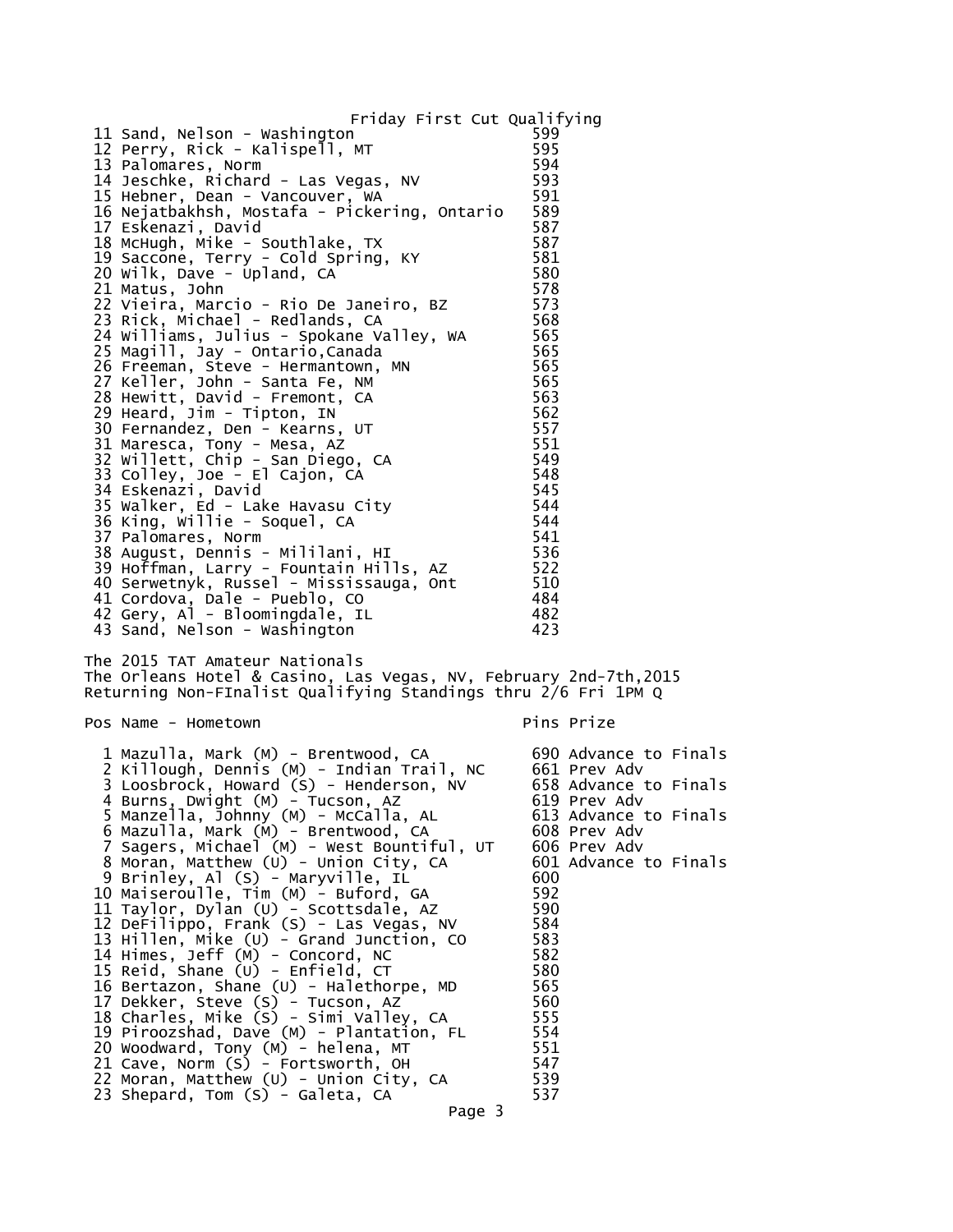```
Friday First Cut Qualifying
 24 Marema, Wes (M) - Scottsdale, AZ 534 
 25 Cenci, Brian (U) - Las Vegas, NV 529 
 26 Wolfe, Greg (M) - Benton City, WA 524 
27 Cave, Norm (S) - Fortsworth, OH 522
28 Hillen, Mike (U) - Grand Junction, CO 515
 29 King, Roger (S) - Sarasota, FL 467 
 30 McDonald, Ronald (S) - Newman Lake, WA 428 
 31 Leaphart, Jeff (M) - Columbia, SC 349 
The 2015 TAT Amateur Nationals
The Orleans Hotel & Casino, Las Vegas, NV, February 2nd-7th,2015
215 & Under Qualifying Standings thru 2/6 Fri 1PM Q
SCORES INCLUDE HANDICAP
Pos Name - Hometown expansion of the Pins Prize
  1 Garcia, Felix - parker, CO 749 Advance to Finals
 2 Ray, John - Las Vegas, Nv
 3 Giguere, Tim - Warwick, RI<br>4 Grogan, Pat
                                         749 Advance to Finals<br>740 Advance to Finals<br>740 Advance to Finals<br>722 Advance to Finals<br>707 Prev Adv
  5 Dugan, Michael - Summit, IL 707 Prev Adv 
 6 Strause, Shawna - Tucson, AZ
 7 Boneta, Mario 685 Advance to Finals
 8 Gneiting, Jay 681 Advance to Finals
 9 Archundia, Alex 680 Advance to Finals
 10 Cruz, Miguel Angel 678 Advance to Finals
11 Weston, Clay - Corning, CA 12 Davis, Jared - Wailuku, HI 674 Advance to Finals
 13 Cottom, Brad - Dillon, MT 664 Advance to Finals
 14 Salazar, Luis Mario 660 Prev Adv 
 15 Mosness, Marcus - Helena, MT 658 Prev Adv 
 16 Hobbs, Jerry Jr. 657 Advance to Finals
 17 Weston, Tim - Corning, CA 652 Advance to Finals
 18 Harrington, Jordan - Eagle Mt, UT 651 Advance to Finals
 19 Masangcay, Rick 651 Advance to Finals
 20 Matuszewski, Frank - Lecanto, FL 650 
 21 Gonzales, Ron - Tucson, AZ 644 
 22 Rodriguez, Ray - Firestone, CO 643 
23 Anderson, Corloyd 642
24 Ramirez, Andres 639 (1988) 1992 (1988) 1993 (1988) 1994 (1988) 1994 (1988) 1994<br>25 Solis, Joel (1988) 1995 (1988) 1995 (1988) 1996 (1989) 1996 (1989) 1996 (1989) 1996 (1989) 1996 (1989) 199
 25 Solis, Joel 638 
 26 Stripling, Steve - Palm Coast, FL 638 
 27 Johnson, Michael - Washington, DC 636 
 28 Thompson, Tona - Redding, CA 635 
29 Kochis, Brian - Highlands Ranch, CO
30 Chen, Albert 632
 31 Weber, Brian - Perry, NY 632 
 32 Nishikawa, Everett - Corona, CA 629 
 33 Horn, Jimmie - Greer, SC 629 
 34 Ott, Sebastian - Germany 628 
35 Astiazaran, Eduardo 627 (n. 1820)<br>36 Boneta, Mario 627 (n. 1820)
 36 Boneta, Mario 627 
 37 Wright, Paul - Jersey, UK 626 
38 Cottom, Brad - Dillon, MT<br>39 Felix-Rowbottom, Gary - Lake Havasu, AZ 625
39 Felix-Rowbottom, Gary - Lake Havasu, AZ
 40 Horton, Roxanna - Napa, CA 624 
 41 Medley, Robbie - Billings, MT 623 
 42 Covarrubias, Jose Luis 622 
 43 High, Michael - Jersey, UK 622 
 44 Strause, Howard - Tucson, AZ 618 
45 Santiago, Dario <u>1988</u> 120 anis 130 anis 130 anis 130 anis 130 anis 140 anis 140 anis 140 anis 140 anis 140 anis 140 anis 140 anis 140 anis 140 anis 140 anis 140 anis 140 anis 140 anis 140 anis 140 anis 140 anis 140 ani
 46 Coleman, Trent - Laurel, MD 617 
  47 Withey, Megan - Glendale, AZ 614 
 48 Collella, Darren - Lake Havasu, AZ 614 
                                   Page 4
```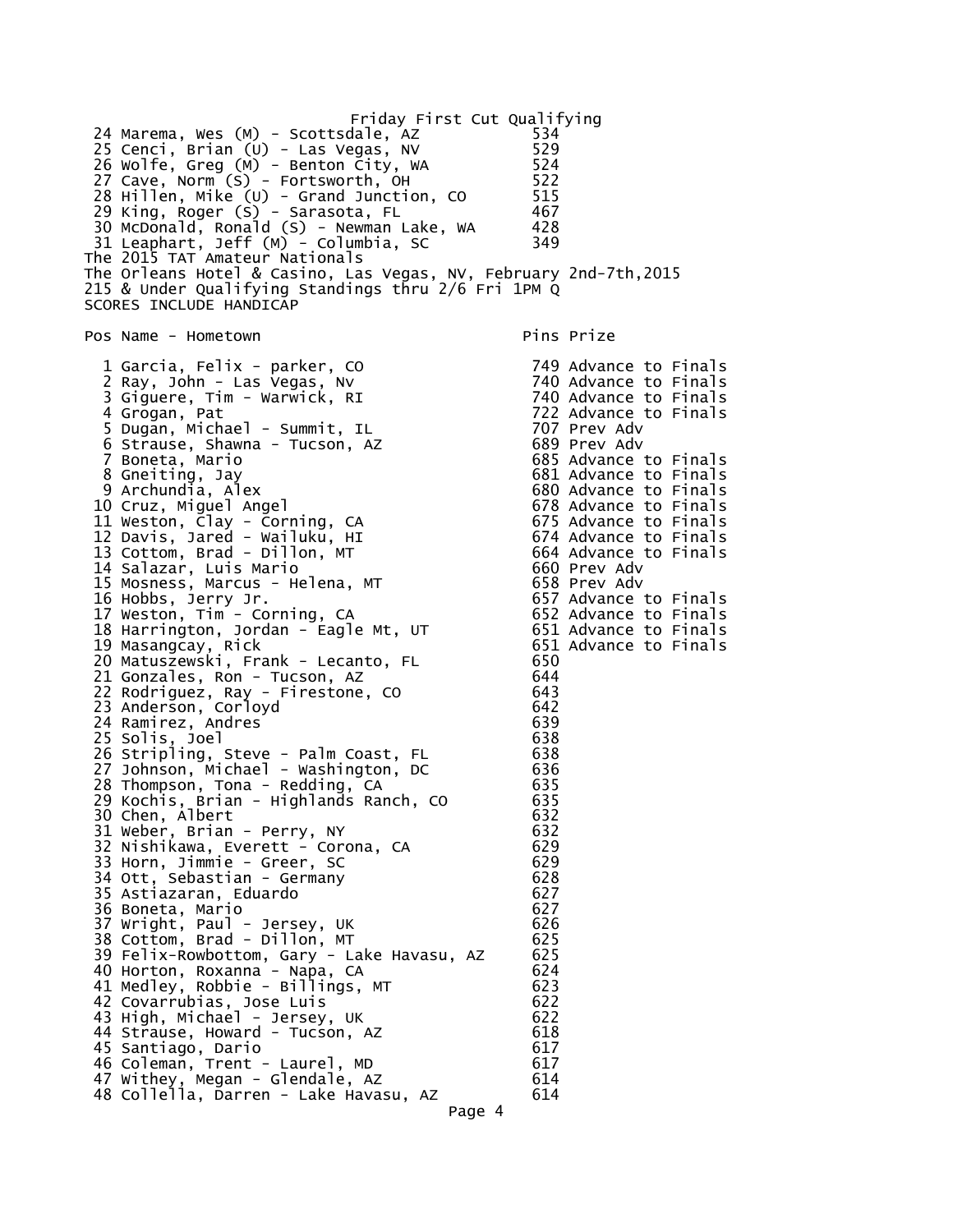## Friday First Cut Qualifying

| 49 Parris, Jason                                                  | 613 |
|-------------------------------------------------------------------|-----|
| 50 DeFrancesco, Frank - Poway, CA                                 | 613 |
| 51 Osborne, Michael - El Paso, TX                                 | 611 |
| 52 Valanzano, Michael - Aberdeen, NJ                              | 611 |
| 53 Rivas, Antonio                                                 | 610 |
| 54 Matthews, Dennis - Waianae, HI                                 | 604 |
| 55 Pretlove, Billy - Phoenix, AZ                                  | 603 |
| 56 Huglin, Zachary - Gilbert, AZ                                  | 602 |
|                                                                   | 602 |
| 57 Mueller, Chris - Gilbert, AZ<br>58 Yamada, Craig - Kaneohe, HI | 601 |
| 59 McKay, Ted - Mesa, AZ                                          | 601 |
| 60 Reynolds, Willis - Tempe, AZ                                   | 601 |
|                                                                   |     |
| 61 Adler, Bud - Gold Canyon, AZ                                   | 598 |
| 62 McKay, Ted - Mesa, AZ                                          | 597 |
| 63 Tadiello, Todd - Oakley, CA                                    | 596 |
| 64 Elechiguerra, Seve                                             | 592 |
| 65 Weber, Brian - Perry, NY                                       | 591 |
| 66 Avendano, Jesus                                                | 589 |
| 67 Charlebois, Pat - Ajax, Canada                                 | 588 |
| 68 Dayton, George - Phoenix, AZ                                   | 586 |
| 69 Dennis, Dino - Beaumont, CA                                    | 586 |
| 70 Foor, Bob - Alexander, VA                                      | 584 |
| 71 Wiberg, Chad - Shephard, MT                                    | 583 |
| 72 Day, Kevin - Lehigh Acres, FL                                  | 579 |
| 73 Besana, Edison - Scarborough                                   | 578 |
| 74 Stricker, Matt - Billings, MT                                  | 578 |
| 75 Elechiguerra, Seve                                             | 576 |
| 76 Medrano, Greg - Chicago, IL                                    | 576 |
| 77 Galindo, Rick - Albuquerque, NM                                | 575 |
| 78 Soto, Steve - Port Orchard, WA                                 | 575 |
| 79 Corbin, Chris (U) - Louisville, KY                             | 575 |
| 80 Parker, Johnny - Maywood, IL                                   | 574 |
| 81 Harrington, Jordan - Eagle Mt, UT                              | 573 |
| 82 Heck, Wendall - BayField, CO                                   | 572 |
|                                                                   | 571 |
| 83 Ramirez, Roberto                                               | 569 |
| 84 Evans, Ty - Santa Clara, CA                                    | 566 |
| 85 Signaigo, Michael - Kapolei, HI                                |     |
| 86 Chavez, Gil - Albuquerque, NM                                  | 566 |
| 87 Baker, David - Talors, SC                                      | 564 |
| 88 Long, Kevin - Henderson, NV                                    | 563 |
| 89 Hooten, William - Albuquerque, NM                              | 562 |
| 90 Fournier, David - Oakley, CA                                   | 561 |
| 91 Hess, Tony - Vancouver, WA                                     | 561 |
| 92 Rivas, Antonio                                                 | 560 |
| 93 Robinson, Edmund - Oakland, CA                                 | 560 |
| 94 Rubio, Emilio                                                  | 558 |
| 95 Moua, Mark - Merced, CA                                        | 557 |
| 96 Knowland, David - Las Vegas, NV                                | 556 |
| 97 Stewart, Ed - , NY                                             | 554 |
| 98 Dumas, Jeffrey - Chicago, IL<br>99 Davis, Robert - Wailuku, HI | 552 |
|                                                                   | 551 |
| 100 Gneiting, Jay                                                 | 550 |
| 101 Torres, Eric - El Paso, TX                                    | 548 |
| 102 Samperio, Fransisco                                           | 545 |
| 103 Kennett, Kevin - Orange City, FL                              | 541 |
| 104 Buck, Bill - San Diego, CA                                    | 538 |
| 105 Cantu, Sebastian - Monterrey, Mexico                          | 537 |
| 106 Colemar, Rodel - Scarborough                                  | 534 |
| 107 Hirata, Richard - San Jose, CA                                | 533 |
| 108 Sheehan, Bob - Cincinnati, OH                                 | 529 |
| 109 Varney, Russell - Las Vegas, NV                               | 528 |
| 110 Basdeckis, Peter - South Elgin, IL                            | 526 |
| 111 Inoshita, dave                                                | 522 |
|                                                                   |     |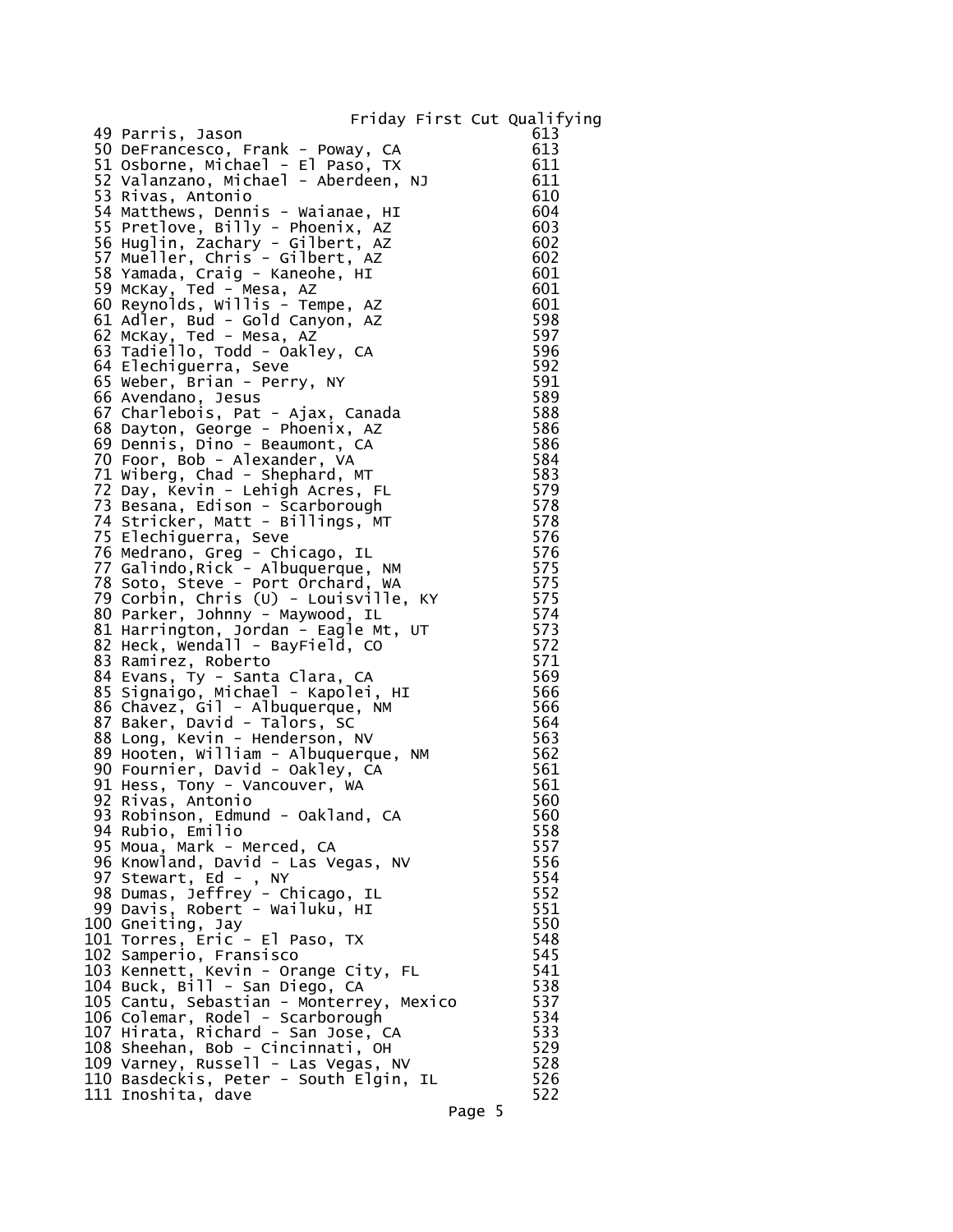Friday First Cut Qualifying 112 Chen, Albert 517 113 Besana, Edison - Scarborough 515 114 Brackett, Jeff - Tolleson, AZ 115 Medrano, Ambrosio - Chicago, IL 505 116 Cooper, Terry - Brooklyn, NY 495 117 Thomas, Tony - East Chicago, IL 493 118 Gregory, Kendrick - Lakeland, Fl 488 119 Tang, Tonny - Sahuarita, AZ 479 120 Turner, Lorijo - Sheridan, WY 459 121 Hirata, Richard - San Jose, CA 459 122 Valanzano, Michael - Aberdeen, NJ 317 The 2015 TAT Amateur Nationals The Orleans Hotel & Casino, Las Vegas, NV, February 2nd-7th,2015 189 & Under Qualifying Standings thru 2/6 Fri 1PM Q SCORES INCLUDE HANDICAP Pos Name - Hometown entry the primary pins Prize 1 Lewis, Tyrone - Riverside 719 Advance to Finals 2 Bravo, Fernando - San Ysidro, CA 3 Gneiting, Jacob 710 Advance to Finals 4 Reeder, Renard - Baltimore, MD 696 Advance to Finals 5 Lewis, Bryant - Garland, TX 696 Advance to Finals 6 Sepulveda, Jaime 687 Advance to Finals 7 Cathcart, Kristin - Mooresville, NC 682 Prev Adv 8 Gneiting, Josh - Aberdeen, ID 680 Advance to Finals 9 Gay, Paul - Jersey, UK 677 Advance to Finals 10 Cathcart, Kristin - Mooresville, NC 676 11 Gneiting, Daniel 676<br>12 Masangcay, JDerick 672 12 Masangcay, JDerick 13 Weber, Brady - Perry, NY 669 14 Pringle, Larry - Crowley, TX 662 15 Carbery, Stephen - Woodbridge 661 16 Shwartz, Rafi 659 17 Lopez, Oscar - Monterrey, Mexico 659 18 Lofthouse, Ray - Bradenton, FL 655 19 Chaoul, Modi 653 20 Boone, Luis - Mission Hills, CA 652 21 Karch, TJ - Edgewood, WA 650 22 Laguardia, Dominador 649 23 Gneiting, Josh - Aberdeen, ID 648 24 Weber, Brady - Perry, NY 647 25 Marcella, Cezar - Porter Ranch, CA 26 Flick, Peter - Germany 644 27 Lucas, Chuck - Suprise, AZ 641 28 Russo, Mark - Whnebboroy, PA 640 29 Bolanos, Joevin - Tustin, CA 632 30 Garbini, Rich - Gilbert, AZ 632 31 Cuesta, Luis 628 32 Fernandez, Rigoberto - Monterrey, Mexico 615 33 Boone, Veronica - Mission HIlls, CA 610 34 Huglin, Christopher - Gilbert, AZ 35 Martinez, Nicolas 609 36 Richardson, Terrence 607 37 Lucas, Chuck - Suprise, AZ 605 38 Ferber, Andy - Ingolstadt 604 39 Kahalekai, Kanale - Wailuku, HI 604 40 Hawkins, Chris - Seat Pleasant, MD 599 41 Bortolazzo, Inger - Santa Barbara, CA 597 42 Magallon, Rodolfo - Monterrey, Mexico 596 43 Alberti, Dena - Rochester, NY 596 44 Thompson, Tim - Scotts Valley, CA Page 6